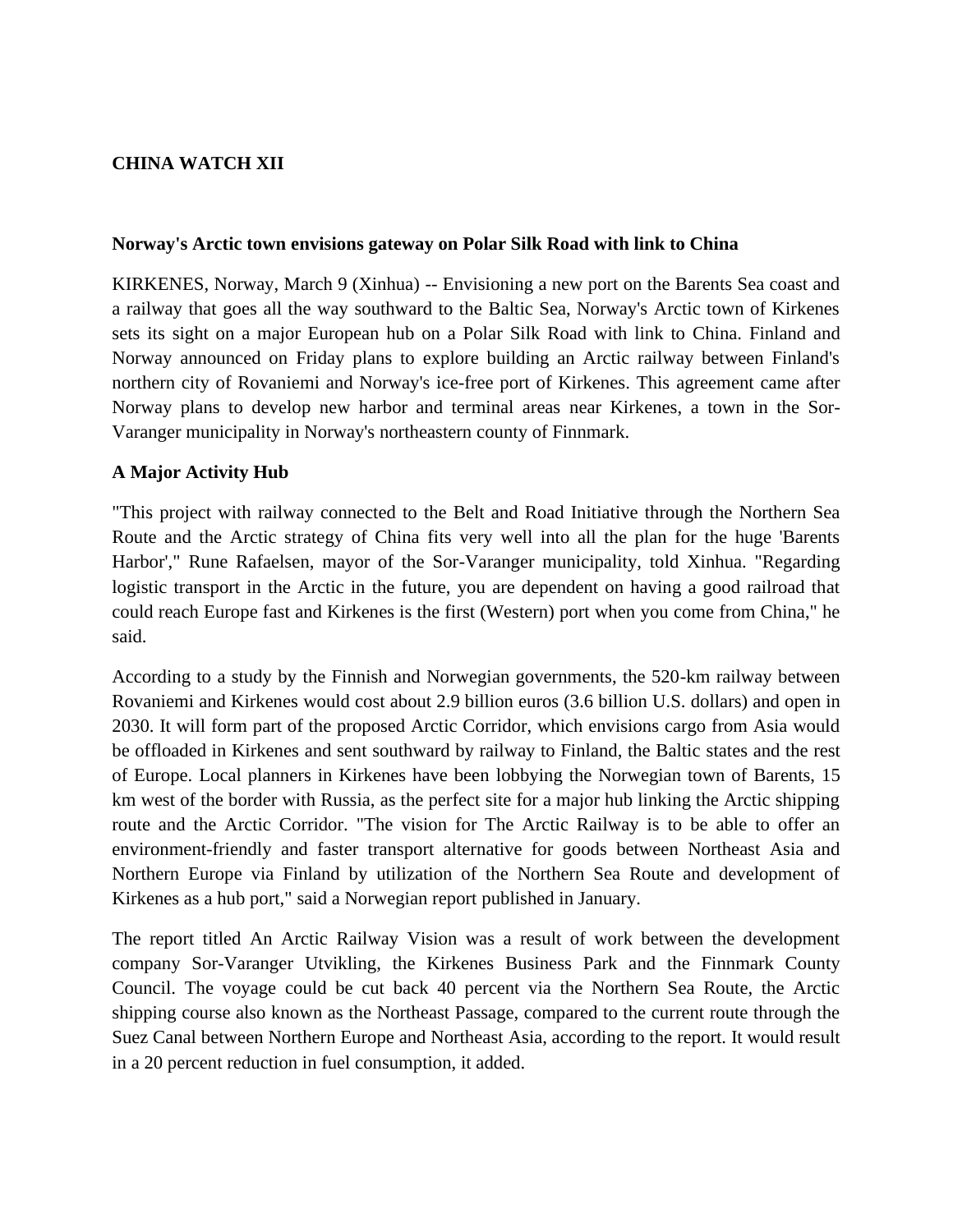### **Polar Silk Road to China**

The report, which said the Arctic railway is potentially a new "maritime silk route in the north," was released just a few days before China published a white paper elaborating on its vision of a Polar Silk Road, an extension of the Belt and Road Initiative it proposed in 2013.The Initiative's overland Silk Road Economic Belt and the 21st-Century Maritime Silk Road are expected to promote the connectivity of policy, infrastructure, trade, investment and people in areas involved to seek common development and prosperity.The Initiative brings opportunities for parties concerned to jointly build a Polar Silk Road, and facilitate connectivity and sustainable economic and social development in the Arctic region, the white paper noted.

People in Kirkenes believe that China's interest in the development of the Arctic and its economic prospect are "very important" factors for the town's dream to come true. "To realize these plans, we need lots of investment, and we also need cargo. So, without a good connection and a good cooperation with China, this project will never be done," Rafaelsen said. "Cooperation between Norway and China is extremely important for transport and logistics in the Arctic," he said, citing the fact that seven of the world's top 10 container ports are now in China.

Kenneth Stalsett, CEO of the Sor-Varanger Utvikling company, said Sor-Varanger, a municipality of about 10,000 with 6,000 of them in the Kirkenes area, cannot itself suffice for a railroad. "We are...basically nothing in the big picture," Stalsett said. "So we need to connect the world globally if this is going to happen." He noted that the Arctic railway is dependent on an international interest in using the Arctic shipping route. "The Chinese are sending ships. They are developing ships and talking about the Northern Sea Route in a positive way and the Arctic in a positive setting," Stalsett said. "So I think without this the railroad will just be a dream in the future, but with it, it's absolutely doable and important," he said.

### **China winning war against pollution: U.S. study**

CHICAGO, March 13 (Xinhua) -- Chinese cities combating smog have significantly cut serious air pollution in the past four years, a study by a University of Chicago team has found. "The data is in - China is winning its war against pollution," said Michael Greenstone, a professor in economics and director of the Energy Policy Institute at the University of Chicago. According to the analysis conducted by Greenstone's team, based on data from more than 200 government monitors throughout China, air pollution has decreased across the board in China's most populated areas.

Chinese cities on average have cut concentrations of fine particulates PM2.5, widely considered the deadliest form of air pollution, by 32 percent in just four years, said the paper made public on Monday. "By winning this war, China is due to see dramatic improvements in the overall health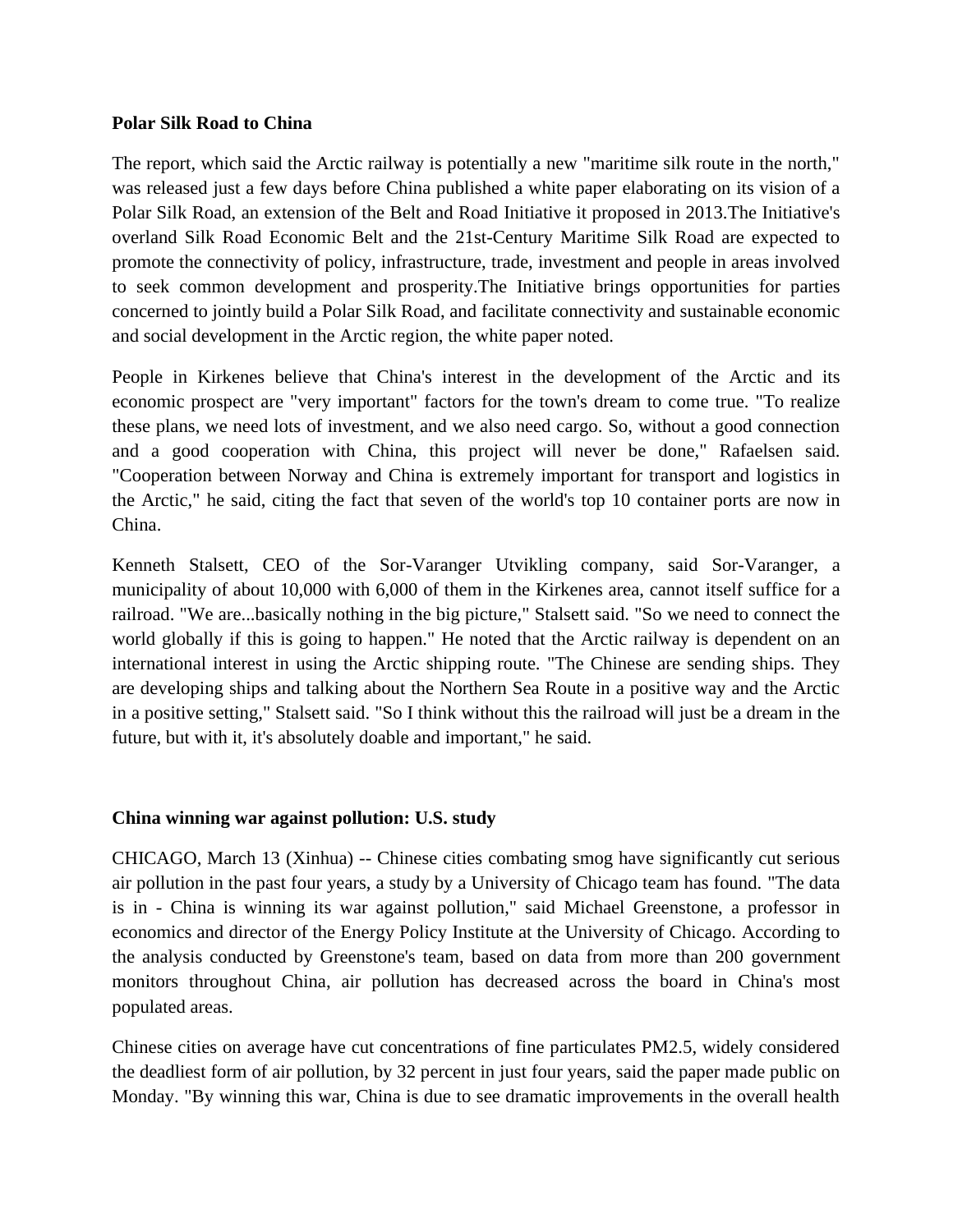of its people, including longer lifespans, if these improvements are sustained," Greenstone added. The study found that the most populated cities saw some of the greatest declines: Beijing cut air pollution by 35 percent; Shijiazhuang, the Hebei Province's capital city, cut pollution by 39 percent; and Baoding, China's most polluted city as of 2015, cut pollution by 38 percent.

If China sustains these reductions, Greenstone said he believes that Chinese residents in the polluted areas can see their lifespans extended by 2.4 years on average. The study contributed the remarkable progress to China's "aggressive, and in some cases extraordinary, measures" to reduce its pollution in a relatively short time span.

## **Chinese scientists identify gut bacteria beneficial to type 2 diabetes patients**

WASHINGTON, March 8 (Xinhua) -- Chinese scientists have identified a guild of particular gut bacteria that can ferment dietary fibers to help control blood glucose of patients with type 2 diabetes. The study, published on Thursday in the journal Science, showed that a diversified high fiber diet can promote 15 strains of gut bacteria that produce short-chain fatty acids (SCFAs), which nourish gut epithelial cells, reduce inflammation, and play a role in appetite control. Many gut bacteria have the genes and the capacity to produce SCFAs from carbohydrate fermentation. Deficiency of SCFAs are known to be associated with type 2 diabetes.

Zhao Liping and colleagues at Shanghai Jiao Tong University randomized patients to treatment or control group, both having similar intake of energy and macronutrients, using acrabose as the medication for blood glucose control but the treatment group had extra amount of diverse fibers.

Throughout the 12-week treatment, the intervention group, given a large, diversified amount of dietary fibers from whole grains, traditional Chinese medicinal foods and prebiotics, experienced more significant and faster improvement in blood glucose control, greater weight loss, and better lipid profile compared to the controls. After taking the treatment diet for four weeks, patients had a new gut microbiota and kept the new gut microbiota for another 8 weeks. This group of bacteria reached greater abundance and diversity, and the patients had lower acetylated hemoglobin levels which indicated better blood glucose regulation.

The study also showed that these beneficial effects of the high fiber diet were directly contributed by changes in the gut microbiota by transplanting baseline and end of trial gut microbiota from the same individual to germfree mice.

"It provides compelling evidence supporting increased intake of dietary fibers may benefit T2D patients," Zhao told Xinhua Thursday. Then researchers identified a small group of bacterial strains that were likely to be the key drivers of patients' clinical improvements: these bacteria out-competed others and became dominant members of the gut microbial community.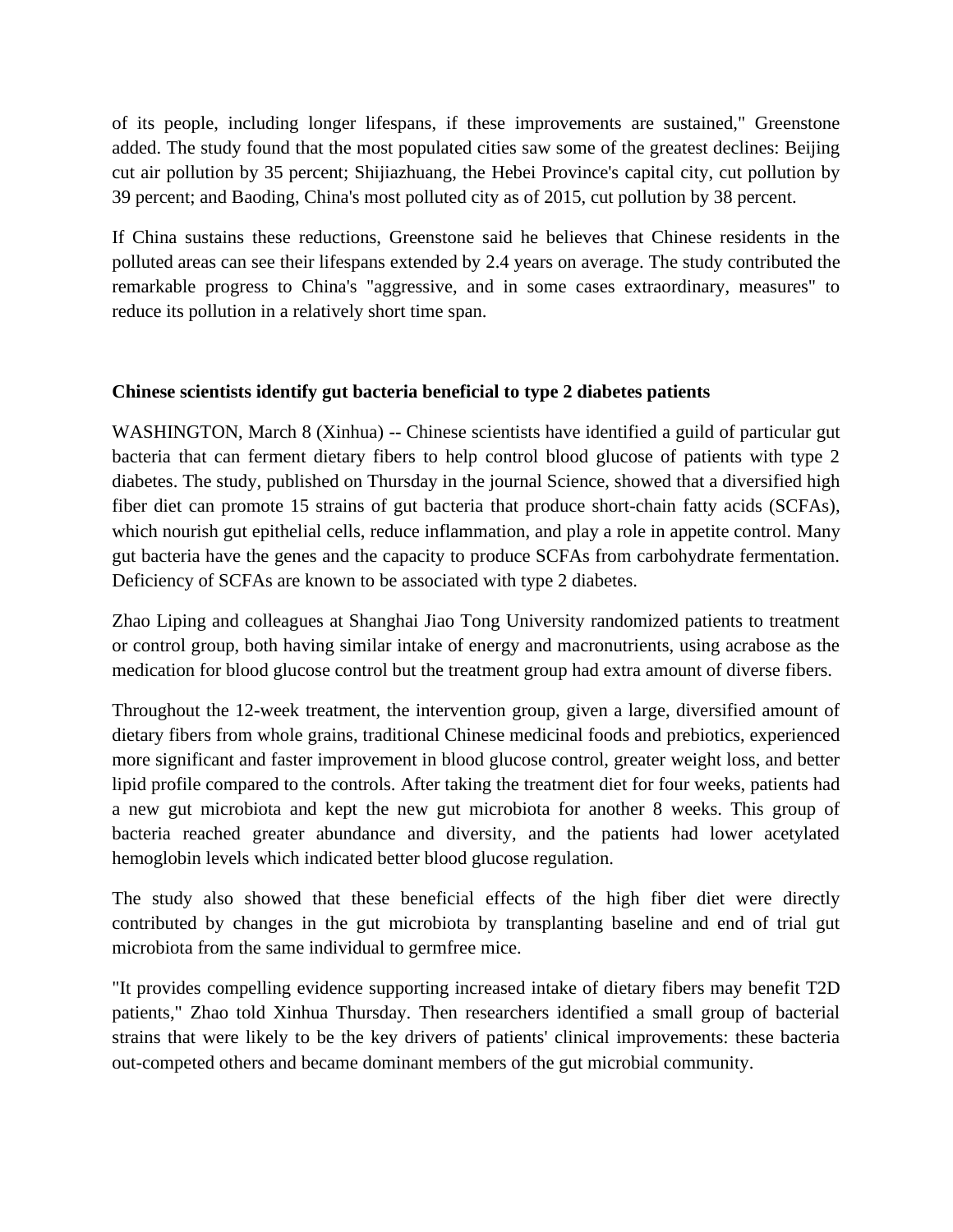"We may target restoration of this guild of beneficial bacteria for better glycemic control in patients with type 2 diabetes. If you have lost most or all the members of the guild of these active SCFA producers, you may need a microbiota transplantation from a healthy donor whose microbiota profile best benefit you by providing those members missing in your gut," Zhao said. The study showed that a dietary program that targets this beneficial guild of gut bacteria is a clinically effective "gut-specific" way to improve insulin secretion and therefore alleviates type 2 diabetes.

## **China's digital publication industry grows in 2017: report**

BEIJING, March 13 (Xinhua) -- The value of China's digital publication industry reached 4.15 billion yuan (657 million U.S. dollars) in 2017, a year-on-year increase of 21.3 percent, a report showed.

The industry, which includes e-books, digital newspapers and magazines and mobile book applications, is expected to reach a market value of more than 7 billion yuan in 2020, according to the report released by data provider iResearch. The fast development is powered by government support, progress in hardware and software, mobile payment and enthusiasm for online reading, according to the report. But the industry also faces a spate of problems, such as insufficient employees, piracy and dissatisfaction about the reading experience, the report said.

## **A touch of future with cutting-edge Chinese technologies at Mobile World Congress**

BARCELONA, Feb. 27 (Xinhua) -- Just by putting on a black helmet, a backpack and a pair of gloves, Hose Aquinas made his personal history of setting his own feet on the "moon".

"My dream has come true, and it's so real!" said the astounded Spanish businessman who was among the scores of visitors lining up at the Chinese telecommunications giant Huawei's Wireless X Labs at the annual Mobile World Congress (MWC) in Barcelona, Spain.

Drawn by the latest 5G Computer Graphics (CG) Cloud technologies developed by Huawei and its partners, visitors seem more than eager to experience the real-time virtual reality of landing on the moon in a lunar module, opening the door, walking on the moon surface and picking up sample rocks. As one of the pioneers in the industry, Huawei relocates the process of image rendering to cloud with its CG cloud VR demo, allowing VR experience to be free of cables used in many other VR games.

"I never thought my life can be changed just like that," Aquina told Xinhua, "5G and cloud technologies offers so many new possibilities." The moon landing VR experience is just a taste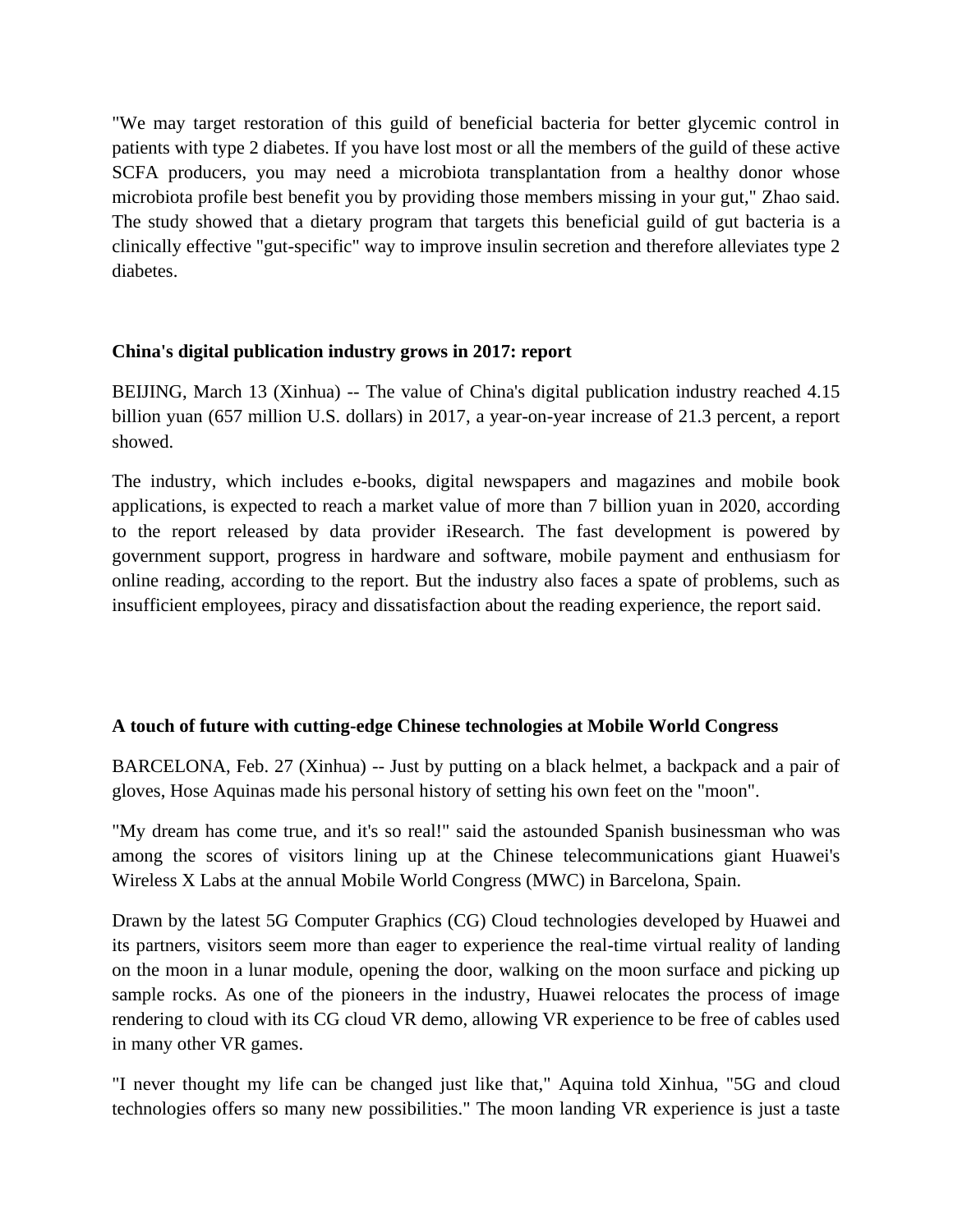of what future looks like with G5 and cloud technologies. Unlike the time of 2G and 3G, the era of 5G is increasingly shaped with substantial contributions from the Chinese firms which are moving to lead the telecommunication industry. At the MWC, Chinese companies, including Huawei, ZTE and Alibaba, presented the latest technologies and solutions for 5G, All-Cloud network, video and Internet of Things (IoT). Huawei alone will launch more than 20 cuttingedge products during the four-day event, including an Intent-driven Network and the AUTIN digital O&M platform, showcasing the results with its over 300 partners in a bid to embark on the roads to a fully-connected intelligent world.

"5G standards and technologies are maturing. As market demand continues to grow, Huawei plans to launch a full range of end-to-end 5G products, including customer premise equipment, to help carriers get a head start on 5G," said Ken Hu, Huawei Rotating CEO."The ultimate goal is to build a fully connected, intelligent world," Hu said.

"Life could be so much different with these technologies," said British visitor Kerry Robinson.

Another industry leader, Alibaba Cloud, the largest cloud partner in China, also launched an array of cloud and AI products and solutions at the MWC, ranging from big data and artificial intelligence to infrastructure, security and private cloud solutions.

"Alibaba Cloud wants to be an enabler for technology innovation in Europe helping enterprises do business. The Mobile World Congress in Barcelona is a great opportunity for us to refresh our European strategy and consider how we can make an increasing contribution to the digital transformation of enterprises in this market," said Yeming Wang, General Manager of Alibaba Cloud Europe. Some of these products, which already enjoyed success in China, demonstrate Alibaba Cloud´s advanced big data and AI capabilities enabled by super co[mputing](http://search.news.cn/language/search.jspa?id=en&t=1&t1=0&ss=&ct=&n1=Putin) power. For instance, Image Search is widely applied in a number of scenarios in China including New Retail and the intelligent service robot served more than 40 million customers in a single day during last year's 11.11 Global Shopping Festival. Apparently, the prospect of 5G offers even more opportunities, and of course challenges for Chinese firms.

"5G will allow us to enjoy unprecedented freedom of wireless, mobile and connected life beyond imagination," said Wang Yufeng, President of Huawei's Wireless X Labs. "It is a road untaken with unforeseen challenges, so we have to work very hard to keep being ahead in the competition," said Wang.

Readers comments and feedback are welcome by Pathfinder Foundation.